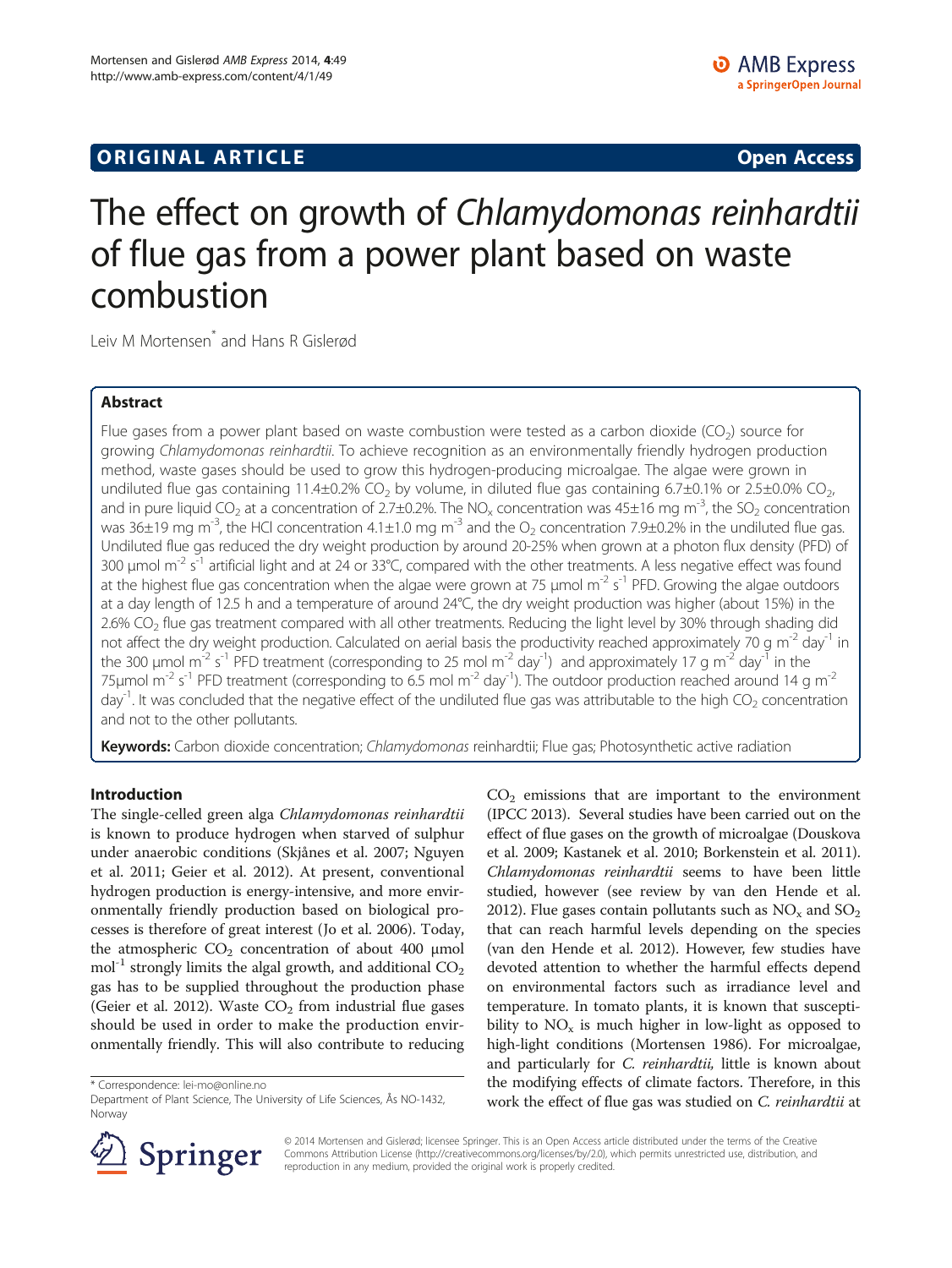different levels of artificial light and in outdoor conditions with and without shade, as well as at two temperature levels.

#### Material and methods

Chlamydomonas reinhardtii strain SAG 34.89 from SAG (Göttingen, Germany) obtained from the NIVA culture collection, Norway, was used in the experiments. The algae were stored on Petri dishes covered with TAP medium 1.5% agar (Gorman and Levine [1965\)](#page-8-0). The algae were grown in the high-salt Sueoka medium (Sueoka [1960](#page-8-0)). Sodium bicarbonate was used in the medium to buffer the culture at 10 mM. The microalgae were grown in 1.0 l clear plastic bottles (80 mm inner and 82 mm outer diameter) filled with 0.85 l of growing medium (filled up to 17 cm). Tubes with these dimensions have a volume of approximately 60 l per  $m<sup>2</sup>$  surface area when placed closely together, as the bottles were in the present experiments. The light was supplied by cool white fluorescence tubes (Osram L58W/840) 24 h day<sup>-1</sup> placed about 10 cm in front of the row of bottles. The photon flux density (PFD) of the artificial light was measured by a LI-COR Model Li-250 instrument with quantum sensor (400-700 nm). The light was supplied from one side and was measured at the surface of the bottles. However, inside the culture the light level strongly decreased from the light exposed side to the opposite side of the bottles, as well as with increasing cell concentration during growth. Typically, the light level decreased by about 70% through the 8.0 cm diameter bottle at start of the experiment and by more than 99.9% at the end of the experiment, due to the increase in the algae concentration.

Two experiments were carried out indoor with artificial light, while a third experiment was carried out outdoor in daylight. The daylight was measured by a Delta-T Devices PAR sensor (cosine corrected within ±5% up to 70° incidence). The temperature was controlled by placing the bottles with the microalgae culture in water baths controlled by aquarium heaters. A circulation pump ensured a homogenous temperature in the water baths. The temperature was measured by cupper-constantan thermocouples. The  $CO<sub>2</sub>$  concentration was measured by a Vaisala  $CO<sub>2</sub>$  transmitter (Type GMT221, range 0-5%). The  $CO<sub>2</sub>$  concentration as well as the temperatures and the daylight PAR were recorded as hourly means by a Campbell CR10X logger with an AM25T thermocouple multiplexer. In addition a Vaisala GMP instrument was used to measure the  $CO<sub>2</sub>$  concentrations between 0 and 20%, and the measurements were recorded as hourly means.

#### The flue gas

The flue gas was provided by 'Borregaard Waste to Energy' located in Sarpsborg, Norway [\(www.hafslund.no](http://www.hafslund.no)). This modern fuel-flexible energy recovery plant burns

approximately 80,000 tonnes of waste-based fuel and produces approximately 230 GWh per year. It has a high environmental standard. The  $CO_2$ ,  $O_2$ ,  $NO_x$ ,  $NO$ ,  $NO_2$ , SO<sub>2</sub>, HCl, CO and TOC concentrations in the flue gas were measured at 10-minute intervals by an ABB Advance Cemas FTIR NT continuous monitoring system with extra modules for  $O_2$  and TOC measurements (Figure [1](#page-2-0), Table [1](#page-3-0)). NO constituted the main part of the  $NO<sub>x</sub>$ , while  $NO<sub>2</sub>$  contributed only 3.4 $\pm$ 1.4% of the total NO+NO<sub>2</sub> (data not presented). The mean  $O_2$  concentration in the flue gas was 7.9±0.2%. In addition, license measurements on a series of heavy metals and dioxins in the flue gas were performed 2-4 times per year since the start of the power plant in 2010 (Table [1\)](#page-3-0).

Flue gas from the chimney was sucked by pumps through two 100 l plastic tubs connected in series for condensation of water vapour. The microalgae were grown in undiluted flue gas  $(11.4\% \text{ CO}_2)$  or mixed with fresh air in a constant ratio using air pumps (Resun ACO-008A) to yield 6.7% and 2.5%  $CO<sub>2</sub>$ , respectively (Figure [1,](#page-2-0) Table [1](#page-3-0)). One  $CO<sub>2</sub>$  concentration (2.66±0.16%) was established by mixing pure  $CO<sub>2</sub>$  (food quality) from bottles with fresh air. The  $CO<sub>2</sub>$  gas flow was determined by a capillary with a defined resistance, while the gas pressure was defined by the height of a water column. In this way, a very accurate  $CO<sub>2</sub>$  flow could be added to a constant rate of fresh air supplied by air pumps (Resun ACO-001, ACO-004).

The different gas mixtures were bubbled through plastic tubes with 0.3 cm inner diameter to the bottom of the bottles at a rate of approximately 100 l  $h^{-1}$ . All treatments in all experiments included three parallel bottles containing 0.85 l of culture. Three independent experiments (including a total of 60 bottles) were carried out during the same time period, all of which started with the same algae concentration of 0.20 g dry weight per litre culture. This concentration was established by adding algae from a start culture. Two of the experiments were conducted indoor with artificial lighting while the third was conducted outdoor in daylight.

#### Dissolved  $CO<sub>2</sub>$  in the growth medium

For algal growth, the concentration of dissolved  $CO<sub>2</sub>$  in the nutrient medium is important and not the concentration of  $CO<sub>2</sub>$  in the air bubbled into the culture, although a close relationship should be expected. In order to document this relationship a test with different concentrations of pure  $CO<sub>2</sub>$  mixed with air were bubbled through the bottles filled with nutrient medium. The concentration of dissolved  $CO<sub>2</sub>$  was measured using hand-held titration cells for titrimetric analysis (CHEMetrics Inc., USA, [www.](http://www.chemetric.com) [chemetric.com\)](http://www.chemetric.com). The results showed that a progressive increase in the dissolved  $CO<sub>2</sub>$  concentration from about 100 to about 500 mg  $l^{-1}$  with increasing  $CO_2$  concentration from about 1% up to about 20% (Figure [2](#page-4-0)). Parallel to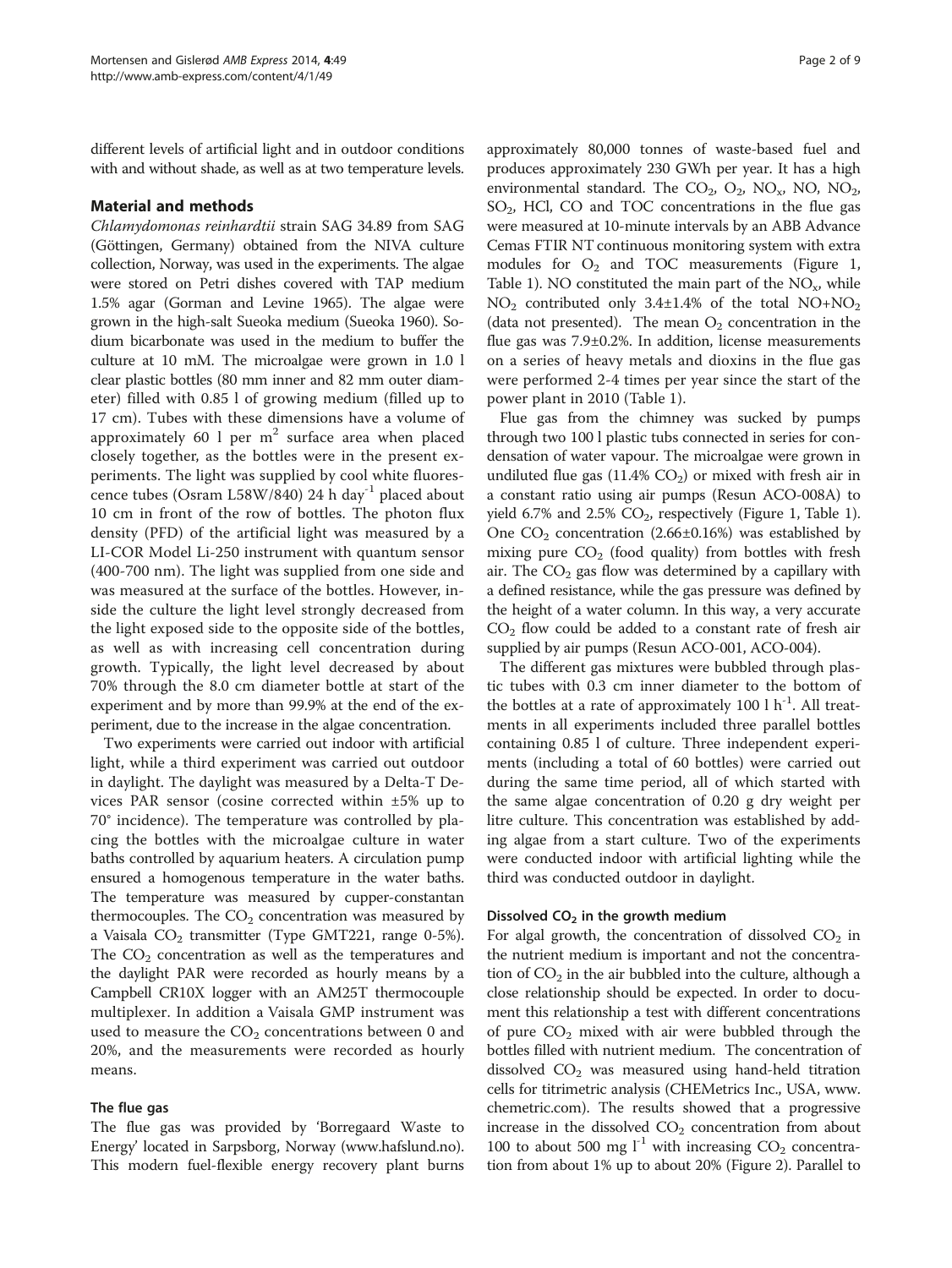<span id="page-2-0"></span>Mortensen and Gislerød AMB Express 2014, 4:49 Page 3 of 9 http://www.amb-express.com/content/4/1/49

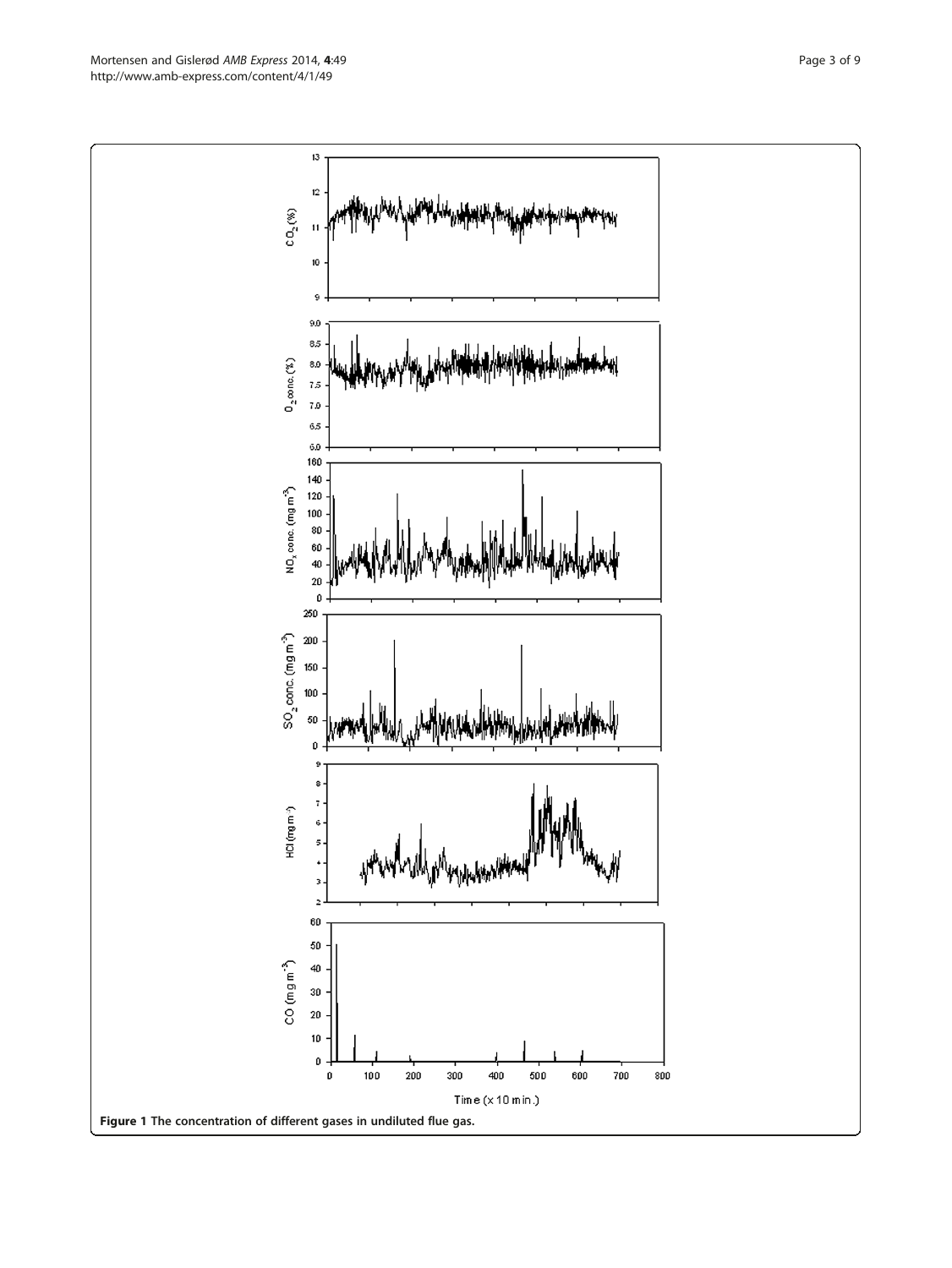<span id="page-3-0"></span>Table 1 Mean concentrations (±SD) of different pollutants as measured in the different flue gas concentrations

|                                     | $CO2$ conc. $(\%)$  |                 |                 |  |  |  |  |
|-------------------------------------|---------------------|-----------------|-----------------|--|--|--|--|
|                                     | $11.37 \pm 0.19$    | $6.71 \pm 0.11$ | $2.50 + 0.04$   |  |  |  |  |
| $NO_x$ (mg m <sup>-3</sup> )        | $45.0 + 15.8$       | $26.6 + 9.3$    | $9.9 + 3.5$     |  |  |  |  |
| $SO_2$ (mg m <sup>-3</sup> )        | $36.1 + 19.0$       | $213+112$       | $7.9 + 4.2$     |  |  |  |  |
| HCl (mg $m^{-3}$ )                  | $4.11 + 0.95$       | $2.43 + 0.56$   | $0.90 + 0.2$    |  |  |  |  |
| $CO$ (mg m <sup>-3</sup> )          | $0.45 + 2.00$       | $027 + 118$     | $0.10 + 0.4$    |  |  |  |  |
| TOC (mg $\text{m}^{-3}$ )           | $0.714 + 0.436$     | $0.421 + 0.257$ | $0.157 + 0.096$ |  |  |  |  |
| *Hg ( $\mu$ g m <sup>-3</sup> )     | $0.28 + 0.35$       | $0.17 + 0.21$   | $0.062 + 0.046$ |  |  |  |  |
| *HF (mg $\text{m}^{-3}$ )           | $0.063 + 0.020$     | $0.037 + 0.012$ | $0.014 + 0.004$ |  |  |  |  |
| *Dioxins (ng $m^{-3}$ )             | $0.00151 + 0.00134$ | 0.00089+0.00079 | 0.00033+00029   |  |  |  |  |
| *As+Co+Cr+Cu+Mn                     | 00211+00545         | 00124+00322     | 00046+00120     |  |  |  |  |
| $+Ni+Pb+Sb+V$ (mg m <sup>-3</sup> ) |                     |                 |                 |  |  |  |  |

The concentrations were measured continuously in the undiluted flue gas (11.37%) and the concentrations in the diluted flue gases were reduced to the same extent as the  $CO<sub>2</sub>$  concentration. \*These concentrations were measured 2-4 times per year in the period 2010-2013 (n=10,  $\pm$ SD).

this increase the pH decreased from 7.6 to about 6.5. The measurements were done at  $23^{\circ}$ C. Dissolved CO<sub>2</sub> as measured at 7.0%  $CO<sub>2</sub>$  in the air was 311 $\pm$ 12, 297 $\pm$ 12 and  $297 \pm 12$  mg l<sup>-1</sup> (n=3,  $\pm$ SE) at 23, 28 and 33°C, respectively.

# The experiments

#### Experiment 1

The microalgae were grown at the three flue gas concentrations and one concentration with pure  $CO<sub>2</sub>$  from bottles (Figure [1,](#page-2-0) Table 1). Two photon flux densities (PFD) were continuously applied, 75 and 300  $\mu$ mol m<sup>-2</sup> s<sup>-1</sup>, corresponding to 6.5 and 25.9 mol  $m^{-2}$  day<sup>-1</sup> PAR, respectively. Two rows of twelve bottles with algae culture were placed closely adjacent to each other in a water bath. One row along one side of the water bath was exposed to 300  $\mu$ mol m<sup>-2</sup> s<sup>-1</sup> PFD, and the other row along the opposite side was exposed to 75  $\mu$ mol m<sup>-2</sup>s<sup>-1</sup> PFD. A black sheet across the water bath eliminated any light pollution between the two light treatments. The water bath was made of transparent plexiglass, and one and four fluorescent tubes placed 10-15 cm from the bottles (outside the water bath) produced the low and high PFD, respectively. The temperature was 33±2°C. The dry weight (mg  $l^{-1}$  culture), pH and  $O_2$  concentration in the culture were measured after three and five days, and the production per  $m<sup>2</sup>$  and day was calculated using the vertical projected area of the bottles.

#### Experiment 2

The same flue gas and pure  $CO<sub>2</sub>$  gas treatments were applied in this experiment as in Experiment 1. In this experiment a PFD of 300  $\mu$ mol m<sup>-2</sup> s<sup>-1</sup> given continuously was used. The temperature was 19±2°C during the first day, and was thereafter increased to 24±2°C. The

temperature was controlled as in Experiment 1. Twelve bottles were included in the experiment, and the dry weight concentration and pH were measured four and five days after the start.

#### Experiment 3

In this experiment the microalgae were grown outdoors during four days under the different  $CO<sub>2</sub>$  treatments in full daylight and in 70% daylight by shading with white plastic (Figure [3\)](#page-5-0). The bottles were closely placed adjacent to each other in water baths in rows with six bottles facing to the south. In the forefront row the culture received full daylight while the shade was given on the back row placed about 30 cm behind. Two water baths were needed for the 24 bottles including four  $CO<sub>2</sub>$  and two light treatments. The temperature was as a mean 24°C, varying from a peak of around 30°C at midday down to around 22°C during the night. The experiment was carried out in mid-September and the day length was 12.5 h (06.50 – 19.30 h). The building of the power station was located a few meters north of the experiment. The PFD varied from 0 to a maximum of about 1600 μmol m<sup>-2</sup> s<sup>-1</sup> in full daylight and up to about 1100 μmol m<sup>-2</sup> s<sup>-1</sup> in shaded conditions (Figure [2\)](#page-4-0). The mean PAR was 17.1 and 12.0 mol  $m^{-2}$  day<sup>-1</sup> in full daylight and in shaded conditions, respectively. At the Meterological station 5 km from the experimental site (Østad, Sarpsborg, 59°N, 11°E) the corresponding daylight was measured to 19.7 mol  $m^{-2}$  day<sup>-1</sup> when converted from global radiation to PAR [\(www.bioforsk.no](http://www.bioforsk.no), Agricultural Meteorological service). The higher measured value here was probably due to the light sensor with 180° view (Kipp & Zonen, CM11 pyranometer) and more diffuse light from the north since the building shaded for the light from this direction in the experiment. Mean effective PFD in the experiment was calculated by assuming that PFD above different threshold values (100, 200  $\mu$ mol m<sup>-2</sup> s<sup>-1</sup> etc.) has no effect on the growth (has reached the light saturation level) of the algae (Figure [4\)](#page-5-0).

The dry weight was measured by vacuum filtering 10 or 20 ml of culture through a 90 mm filter (Whatman GF/B, cat. No. 1821-090) and drying it in an oven for four hours at 100°C. No pore size of this filter is given, however, all algal cells remained on the filter since no colouration of the filtered water was observed. The data were analysed using the SAS-GLM procedure (SAS institute Inc., Cary, USA) based on the bottles as replicates  $(n=3)$ .

# Results

#### Experiment 1

From an initial concentration of 0. 2 g  $1^{-1}$ , the dry weight reached its maximum level after three days at the highest PFD, since no further increase was found on the fifth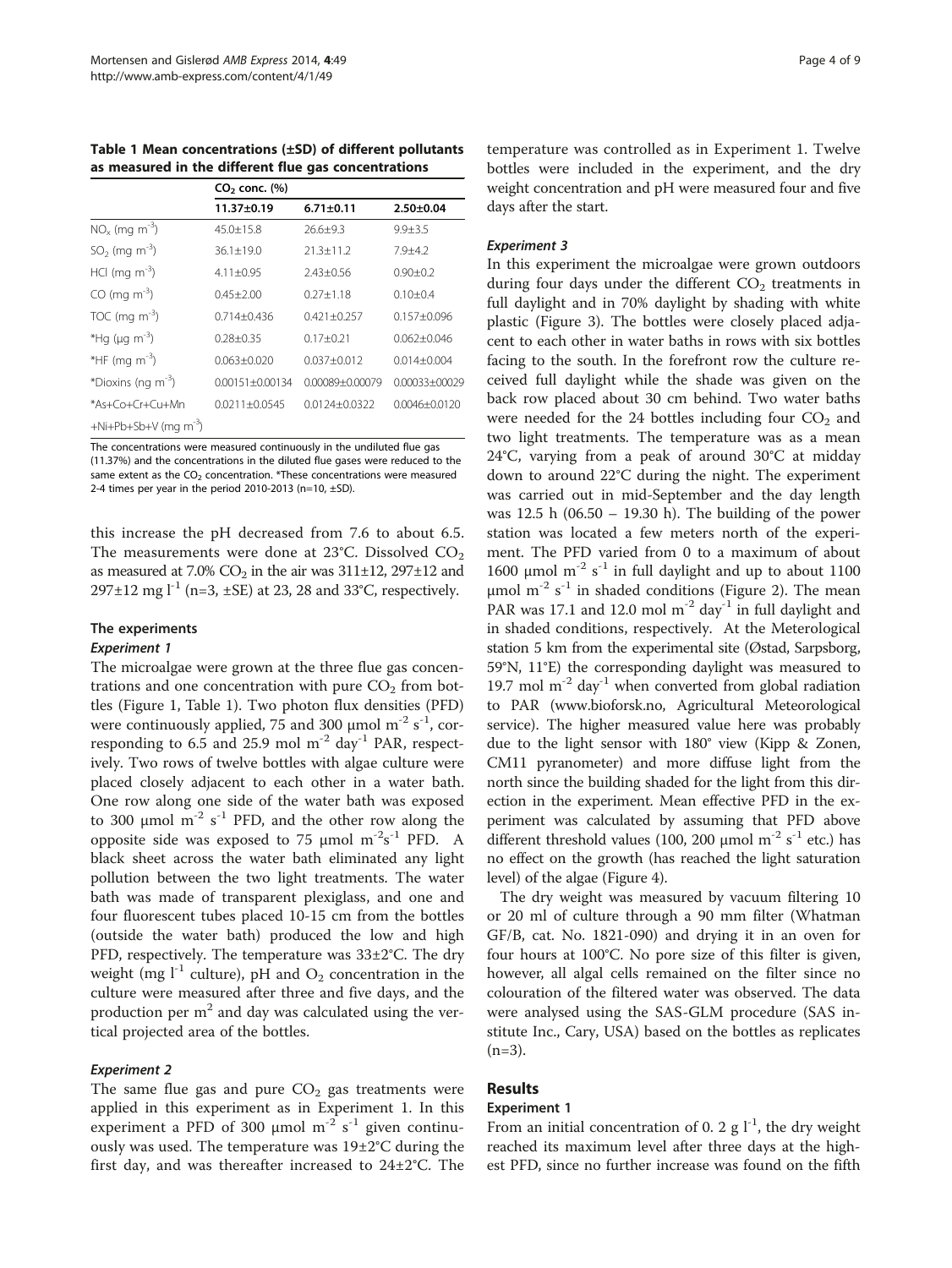<span id="page-4-0"></span>Mortensen and Gislerød AMB Express 2014, 4:49 Page 5 of 9 http://www.amb-express.com/content/4/1/49



day (Table [2\)](#page-6-0). At low PFD, the algae concentration continued to grow until the fifth day. The dry weight production during the first three days was significantly lower in the 11.4%  $CO<sub>2</sub>$  flue gas treatment (about 20%) than in the 6.7% and 2.5%  $CO<sub>2</sub>$  flue gas treatments at 300  $\mu$ mol m<sup>-2</sup> s<sup>-1</sup> PFD, while the decrease was less (5-10%) in the low PFD treatment. The dry weights at the two lower flue gas concentrations were slightly higher compared with the 2.6% control  $CO<sub>2</sub>$  treatment using

pure liquid gas. The dry weight production per day was about four times higher at 300 than at 75  $\mu$ mol m<sup>-2</sup> s<sup>-1</sup> PFD, reaching about 70 g m<sup>-2</sup> day<sup>-1</sup>. The dry weight produced per mol photosynthetic active photons was the same at both PFD levels. Increasing the flue gas concentration slightly decreased the  $O_2$  content and decreased the pH in the algae culture. Increasing the light level slightly increased the  $O<sub>2</sub>$  content and decreased the pH.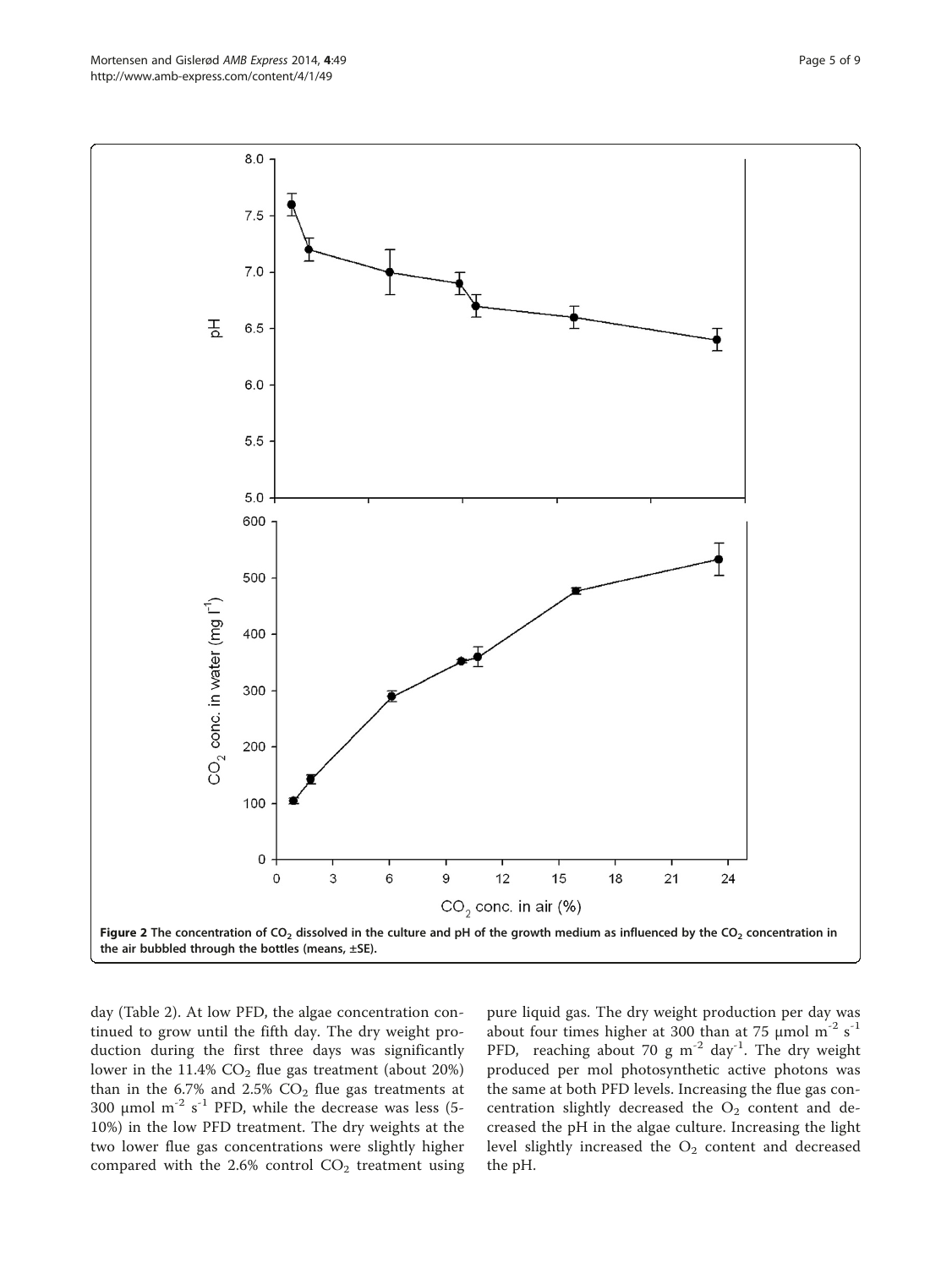<span id="page-5-0"></span>

# Experiment 2

The dry weight concentration increased significantly from the fourth to the fifth day in this experiment when the algae were grown at 300 µmol  $m^{-2}$  s<sup>-1</sup> PFD and 24±2°C (Table [3\)](#page-6-0). The dry weight production was significantly lower (about 25%) at the highest flue gas concentration compared with the other treatments. The increase in algae concentration from 1.6 to 2.9 g  $l^{-1}$  from the fourth to the fifth day resulted in an algal production of around 80 g  $m^{-2}$  day<sup>-1</sup> in the different treatments, except in the 11.4%  $CO<sub>2</sub>$  flue gas treatment, where the production was around 60 g  $\text{m}^{-2}$  day<sup>-1</sup>. At the end of the experiment, the pH decreased from 6.8 to 6.0 when the flue gas concentration was increased from the lowest to the highest level.

# Experiment 3

Reducing daylight by 30% shade had no significant effect on the growth of the algae (Table [4](#page-7-0)). The dry weight production was 12-14 g  $m^{-2}$  day<sup>-1</sup> as a mean during four days. In this experiment, the dry weight production was

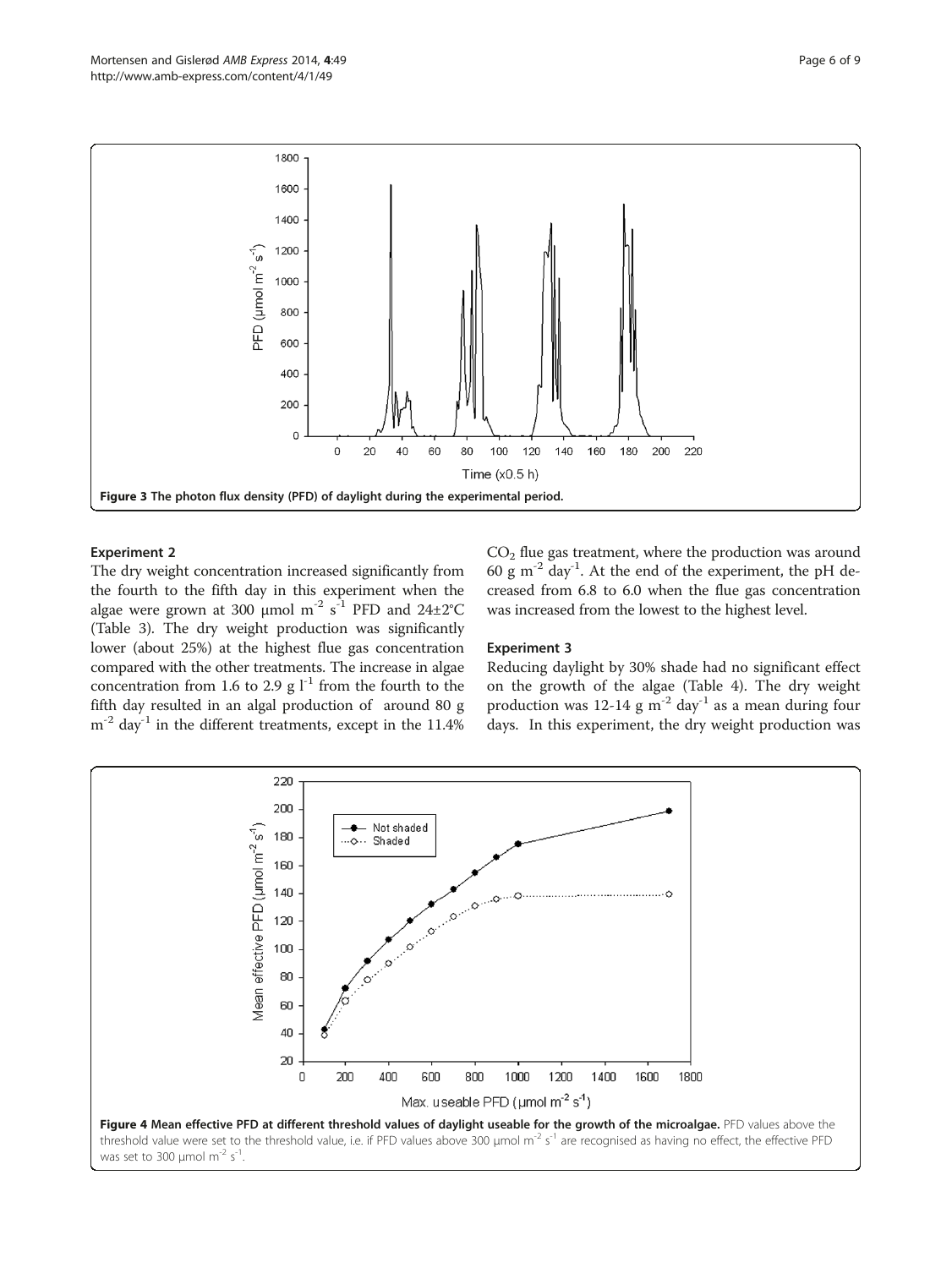|                                 | <b>PFD</b> | 01 C. Tenniurum grown at 75 and 500 pinor in 3 FTD<br>Day 3 |                      | Day 5                |               | Mean dry weight production<br>Day 0 - 3 |                               |                              |                 |
|---------------------------------|------------|-------------------------------------------------------------|----------------------|----------------------|---------------|-----------------------------------------|-------------------------------|------------------------------|-----------------|
|                                 |            |                                                             |                      |                      |               |                                         |                               |                              |                 |
| $CO2$ treatment                 |            | pH                                                          | $O_2$ (mg $I^{-1}$ ) | Dry w. $(mq l^{-1})$ | рH            | Dry w. $(mq_l^1)$                       | mg $I^{-1}$ day <sup>-1</sup> | $g m^{-2}$ day <sup>-1</sup> | g mol $^{-1}$   |
| 2.6% C                          | 75         | $7.1 \pm 0.0$                                               | $7.5 \pm 0.2$        | 798±27               | $6.9 \pm 0.1$ | 1360±149                                | $266 + 9$                     | $16.2 \pm 0.6$               | $2.50 \pm 0.09$ |
| $2.6\%$ C                       | 300        | $7.0 + 0.1$                                                 | $8.3 \pm 0.1$        | 3297±46              | $6.8 \pm 0.1$ | 3040±94                                 | 1099±15                       | $67.0 \pm 0.9$               | 2.59±0.04       |
| 2.5% FI                         | 75         | $7.3 \pm 0.1$                                               | $7.8 \pm 0.4$        | 877±84               | $7.1 \pm 0.1$ | 1338±88                                 | $292 + 28$                    | $17.8 \pm 1.7$               | $2.74 \pm 0.26$ |
| 2.5% FI                         | 300        | $7.0 \pm 0.0$                                               | $8.5 \pm 0.1$        | 3527±48              | $6.8 + 0.1$   | 3423±91                                 | $1175 \pm 16$                 | 71.7±0.9                     | $2.77 \pm 0.04$ |
| 6.7% FI                         | 75         | $7.0 + 0.1$                                                 | $7.0 \pm 0.3$        | 845±36               | $6.6 \pm 0.1$ | 1343±70                                 | 282±12                        | $17.2 \pm 0.8$               | $2.64 \pm 0.12$ |
| 6.7% FI                         | 300        | $6.7 + 0.0$                                                 | $7.5 \pm 0.2$        | 3663±124             | $6.4 \pm 0.2$ | 3343±91                                 | 1221±41                       | 74.5±2.5                     | 2.89±0.10       |
| 11.4% FI                        | 75         | $6.8{\pm}0.1$                                               | $6.4 \pm 0.2$        | $777 \pm 14$         | $6.5 \pm 0.1$ | 1147±23                                 | $259+5$                       | $15.8 \pm 0.3$               | $2.43 \pm 0.04$ |
| 11.4% FI                        | 300        | $6.7 + 0.1$                                                 | $7.3 \pm 0.2$        | 2933±36              | $6.5 \pm 0.1$ | 2843±45                                 | 978±12                        | 59.6±0.7                     | $2.30 \pm 0.03$ |
| F-value and significance level: |            |                                                             |                      |                      |               |                                         |                               |                              |                 |
| CO <sub>2</sub>                 |            | 64.5***                                                     | $50.9***$            | $17.6***$            | 25.6***       | $3.54*$                                 | $17.6***$                     | $17.6***$                    | $5.73***$       |
| <b>PFD</b>                      |            | $91.1***$                                                   | $77.4***$            | $3512***$            | $10.7***$     | $403***$                                | 3511***                       | 3511***                      | 0.51            |
| $CO2 \times PFD$                |            | $3.79*$                                                     | 0.59                 | $10.9***$            | 1.32          | 1.25                                    | $10.9***$                     | $10.9***$                    | 0.89            |

<span id="page-6-0"></span>Table 2 The effect of different  $CO<sub>2</sub>$  concentrations supplied by flue gas (FI) and one concentration supplied by pure liquid CO<sub>2</sub> gas (C) on pH, O<sub>2</sub> concentration in the culture and dry weight concentration (n=3,  $\pm$ SE) after 3 and 5 days of C. *reinhardtii* grown at 75 and 300 μmol m $^{-2}$  s $^{-1}$  PFD

The productivity during the first three days was calculated as the increase in culture concentration, in g dry weight production per  $m<sup>2</sup>$  and day, as well as in g dry weight produced per mol of photosynthetic active radiation. F-values and significance levels are stated as follows: \*p<0.05; \*\*p<0.01; \*\*\*p<0.001.

10-20% higher in the  $2.5\%$  CO<sub>2</sub> flue gas treatment than in the other treatments. The production per mol photons was increased 40-50% by 30% shading.

# **Discussion**

The undiluted flue gas containing  $11.4\%$  CO<sub>2</sub> caused a decrease in the dry weight production compared with lower flue gas concentrations (2.5 and 6.7%). This was particularly the case when the dry weight production was very high (up to 70-80 g  $m^{-2}$  day<sup>-1</sup>), obtained at 300 μmol m<sup>-2</sup> s<sup>-1</sup> PFD continuously applied (25.9 mol m<sup>-2</sup> day-1 PAR). In low-light conditions, (continuously 75 μmol m<sup>-2</sup> s<sup>-1</sup> PFD or 6.5 mol m<sup>-2</sup> day<sup>-1</sup> PAR) or in sunny daylight with a day length of 12.5 h (17.2 mol  $m^{-2}$  day<sup>-1</sup> PAR) when the growth rate was much lower, less or no negative effect was found of the undiluted flue gas. The

question was whether the negative effect was related to the high  $CO<sub>2</sub>$  concentration itself or to the accompanying air pollutants. Separate measurements indicated that the dissolved  $CO<sub>2</sub>$  concentration in the culture with undiluted flue gas might be about 400 mg  $1^{-1}$  as compared with about 150 mg  $l^{-1}$  in diluted flue gas with a concentration of 2.5%  $CO<sub>2</sub>$ . This is far below the saturating level of  $CO_2$  in water that is about 1500 mg  $l^{-1}$  at 23°C and 1200 mg  $l^{-1}$  at 33°C. The present pollutant levels of  $NO<sub>x</sub>$  and  $SO<sub>2</sub>$  below about 50 mg m<sup>-3</sup> in the flue gas seldom seem to cause growth reduction in microalgae (Matsumoto et al. [1997;](#page-8-0) Douskova et al. [2010;](#page-8-0) van den Hende et al. [2012](#page-8-0); Farrelly et al. [2013;](#page-8-0) Jiang et al. [2013](#page-8-0)). Other flue gas compounds such as CO, HCl, HF and heavy metals such as Hg have received little attention so far (van den Hende et al. [2012\)](#page-8-0). Probably the concentrations

Table 3 The effect of different  $CO<sub>2</sub>$  concentrations supplied by flue gas (FI) and one concentration supplied by pure liquid CO<sub>2</sub> gas (C) on pH and dry weight concentration (n=3, ±SE) after 4 and 5 days of C. reinhardtii grown at 300 μmol m<sup>-2</sup> s<sup>-1</sup> PFD

|                 | Day 4                           |                      |               |                      | Dry weight increase    |                                     |                       |
|-----------------|---------------------------------|----------------------|---------------|----------------------|------------------------|-------------------------------------|-----------------------|
|                 | рH                              | Dry w. $(mg l^{-1})$ | рH            | Dry w. $(mq l^{-1})$ | $(mq l^{-1} day^{-1})$ | g m <sup>-2</sup> day <sup>-1</sup> | $q$ mol <sup>-1</sup> |
| 2.6% C          | $7.1 \pm 0.1$                   | 1457±56              | $6.9 \pm 0.1$ | 2810±141             | 1353±92                | $82.6 \pm 5.6$                      | 3.19±0.22             |
| 2.5% FI         | $7.0 \pm 0.0$                   | $1622 + 21$          | $6.8 \pm 0.1$ | 2943±48              | $1321 + 51$            | $80.6 \pm 3.1$                      | $3.11 \pm 0.12$       |
| 6.7 FI          | $6.5 \pm 0.1$                   | $1635 \pm 21$        | $6.3 \pm 0.1$ | $2917 + 100$         | 1282±79                | 78.2+4.9                            | $3.02 \pm 0.19$       |
| 11.4% FI        | $6.4 \pm 0.1$                   | 1377+42              | $6.0 \pm 0.3$ | 2380±81              | $1003 \pm 54$          | $61.2 \pm 3.3$                      | $2.36 \pm 0.13$       |
|                 | F-value and significance level: |                      |               |                      |                        |                                     |                       |
| CO <sub>2</sub> | 49.8***                         | $17.6***$            | $204***$      | $7.31*$              | $5.24*$                | $5.24*$                             | $5.24*$               |

The productivity from day four to five was calculated as the increase in culture concentration, in g dry weight production per  $m<sup>2</sup>$  and day, as well as in g dry weight produced per mol of photosynthetic active radiation.

For significance levels see Table 2 footnote.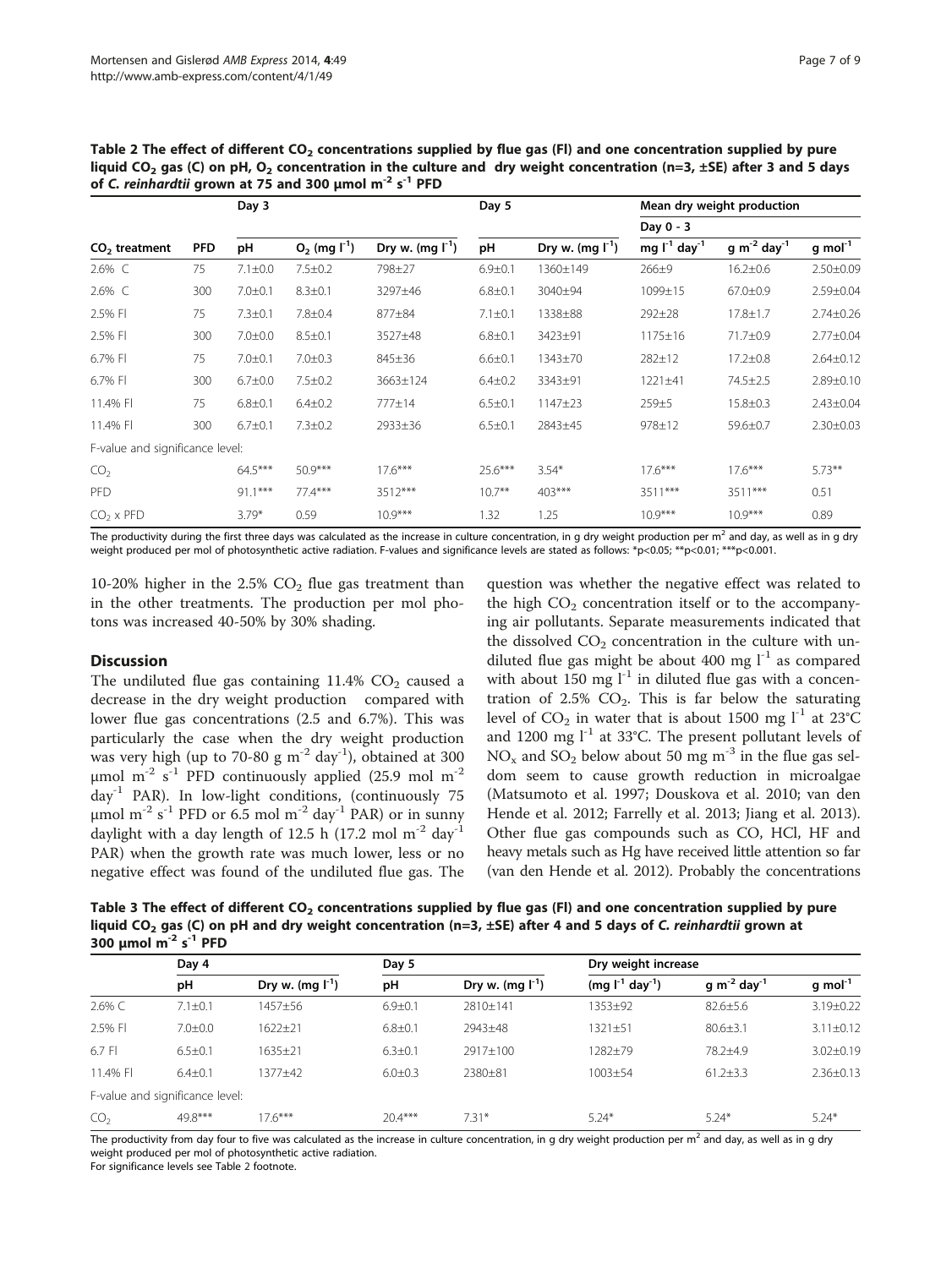<span id="page-7-0"></span>Table 4 The effect of different  $CO<sub>2</sub>$  concentrations supplied by flue gas (FI) and one concentration supplied by pure liquid CO<sub>2</sub> gas (C) on pH and dry weight concentration (n=3,  $\pm$ SE) after four days of C. reinhardtii grown in daylight or 70% daylight (shaded)

|                                 | Light    | pH            |                      | Dry weight increase          |                       |
|---------------------------------|----------|---------------|----------------------|------------------------------|-----------------------|
| $CO2$ treatment                 |          |               | Dry w. $(mq l^{-1})$ | $g m^{-2}$ day <sup>-1</sup> | $g$ mol <sup>-1</sup> |
| 2.6% C                          | Shaded   | 7.19±0.1      | 815±45               | $11.6 \pm 0.6$               | $1.00 \pm 0.06$       |
| 2.6% C                          | Daylight | $7.1 \pm 0.0$ | 762±43               | $12.4 \pm 0.7$               | $0.72 \pm 0.04$       |
| 2.5% FI                         | Shaded   | $7.1 \pm 0.1$ | $960 \pm 18$         | $14.3 \pm 0.7$               | $1.23 \pm 0.06$       |
| 2.5% FI                         | Daylight | $7.1 \pm 0.1$ | 935±45               | $14.6 \pm 0.3$               | $0.85 \pm 0.02$       |
| 6.7% FI                         | Shaded   | $6.8 + 0.1$   | 867±83               | $11.9 \pm 0.7$               | $1.03 \pm 0.06$       |
| 6.7% FI                         | Daylight | $6.7 \pm 0.1$ | 780±46               | $13.2 \pm 1.3$               | $0.76 \pm 0.07$       |
| 11.4% FI                        | Shaded   | $6.5 \pm 0.1$ | 792±32               | $12.1 \pm 0.6$               | $1.05 \pm 0.05$       |
| 11.4% FI                        | Daylight | $6.4 \pm 0.2$ | 797±41               | $12.1 \pm 0.5$               | $0.70 \pm 0.03$       |
| F-value and significance level: |          |               |                      |                              |                       |
| CO <sub>2</sub>                 |          | $110***$      | $5.14*$              | $5.14*$                      | $5.31***$             |
| Light                           |          | 3.00          | 1.49                 | 1.49                         | 79.9***               |
| $CO2 \times Light$              |          | 1.00          | 0.36                 | 0.36                         | 0.63                  |

The mean productivity during the four days of the experimental period was calculated as g dry weight production per  $m<sup>2</sup>$  and day and as g dry weight produced per mol of photosynthetic active radiation.

For significance levels see Table [2](#page-6-0) footnote.

in the present flue gas were so low that they would have no effect on the growth. However, microalgae possess very high metal uptake capacities and accumulation in the cells will therefore take place (de-Bashan and Bashan [2010](#page-8-0)). High  $CO_2$  concentrations (18-19%) from pure liquid  $CO_2$ gas, however, have recently been found to decrease the dry weight production in the same C. reinhardtii strain (Mortensen and Gislerød [2014](#page-8-0)). Fischer et al. [\(2006](#page-8-0)) showed that cells of the same species were more susceptible to high-light stress under high  $CO<sub>2</sub>$  concentrations than under low concentrations. In the present study, however, the negative effect of the high concentrations seemed to be more related to a high growth rate than to high-light conditions. It can also be noted that the maximum dry weight concentration reached in the algae culture in the flue gas decreased to the same extent (in percentage) as the dry weight production, indicating higher respiration or lower photosynthetic activity in the algae. The negative effect of the 11.4% flue gas in the present experiment was in contrast to the stimulating effect of flue gas, probably due to lower  $O_2$  content, found in some studies on microalgae (Vance and Spalding [2005](#page-8-0); Douskova et al. [2009](#page-8-0); Kliphuis et al. [2011\)](#page-8-0). Growing Chlorella sp. at 2-20%  $CO<sub>2</sub>$  (v/v) simulating flue gas from biogas gave the same effect as growing the algae in food grade  $CO<sub>2</sub>$  at the same concentrations (Douskova et al. [2010\)](#page-8-0). The environmental conditions could play a role here, and they might also be the reason for the positive effect of the moderate flue gas concentration with  $2.5\%$  CO<sub>2</sub> in the present experiment in daylight.

The production at low-level light 24 h day<sup>-1</sup> (6.5 mol m<sup>-2</sup>) day<sup>-1</sup> PAR) was at the same level (around 14 g m<sup>-2</sup> da<sup>-1</sup>) as at about a three times higher PAR in daylight, which

demonstrates the limitation of the algae as regards utilising the high irradiance level. The productivity in daylight was typical of outdoor production systems and the high productivity was typical of controlled environmental conditions in laboratories (Grobbelaar [2012\)](#page-8-0). The light use efficiency in the present study was found to be the same in the range 75-300  $\mu$ mol m<sup>-2</sup> s<sup>-1</sup> PFD. If we assume that all daylight above 300 µmol m<sup>-2</sup> s<sup>-1</sup> PFD has a value of 300 µmol m<sup>-2</sup> s<sup>-1</sup>, the mean PFD of the daylight will decrease from 199 to about 90  $\mu$ mol m<sup>-2</sup> s<sup>-1</sup> or 7.8 mol m<sup>-2</sup> day<sup>-1</sup> PAR. This level is comparable to the low-light level with artificial light applied 24 h day<sup>-1</sup>. In addition to the constraint caused by light saturation, the presence of a dark period is known to decrease algae growth much more than would be expected from the reduction in PAR (Jacob-Lopez et al. [2009](#page-8-0)). This means that long day lengths and lower maximum irradiance levels at high latitudes would be beneficial for algae production during the summer months. However, short days and low PAR during large parts of the year make the production of algae impractical in such locations. Growing C. reinhardtii with the aim of using it to produce hydrogen should be based on using daylight in combination with flue gas in order to ensure a positive energy balance (Lam et al. [2012](#page-8-0)). However, large-scale systems that can utilise the high irradiance levels of daylight much better than today (Slegers et al. [2013\)](#page-8-0) are a prerequisite for future energy-efficient hydrogen production using microalgae. Flue gas is an important  $CO<sub>2</sub>$  source. However, while care should be taken to ensure a  $CO<sub>2</sub>$  concentration that is optimal, the presence of pollutants in the flue gas in today's industrial emissions seems to be less of a problem in relation to the growth of the algae.